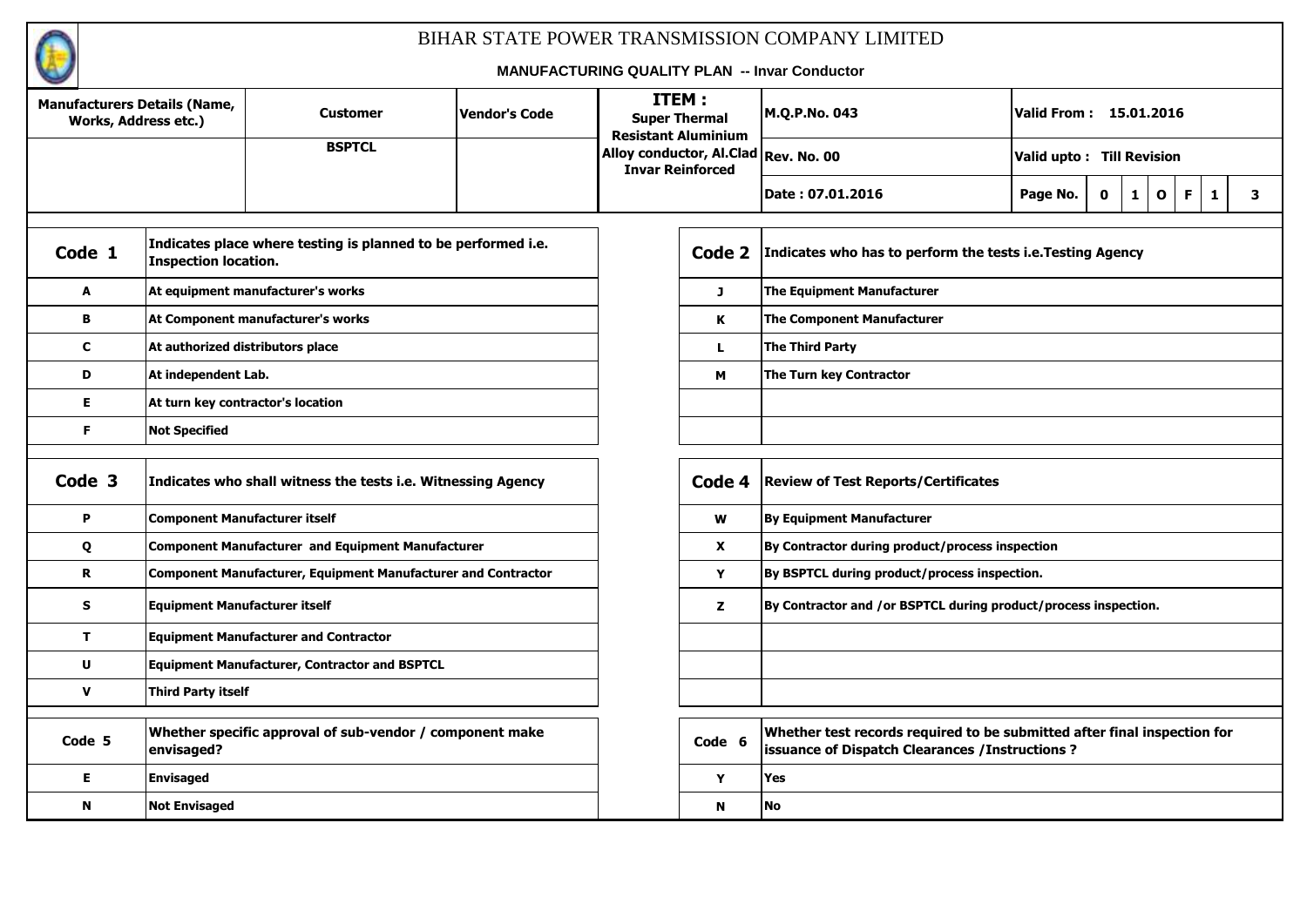

|               | <b>Manufacturers Details (Name,</b><br><b>Works, Address etc.)</b>                                                                                                                                                                                 |                | <b>Customer</b>               | <b>Vendor's Code</b>      | ITEM:<br><b>Super Thermal</b><br><b>Resistant Aluminium</b>     | M.Q.P.No. 043           |              |                |                         |   |          |             | Valid From : 15.01.2016                 |                |   |   |
|---------------|----------------------------------------------------------------------------------------------------------------------------------------------------------------------------------------------------------------------------------------------------|----------------|-------------------------------|---------------------------|-----------------------------------------------------------------|-------------------------|--------------|----------------|-------------------------|---|----------|-------------|-----------------------------------------|----------------|---|---|
|               |                                                                                                                                                                                                                                                    |                | <b>BSPTCL</b>                 |                           | Alloy conductor, Al.Clad Rev. No. 00<br><b>Invar Reinforced</b> |                         |              |                |                         |   |          |             | Valid upto: Till Revision               |                |   |   |
|               |                                                                                                                                                                                                                                                    |                |                               |                           |                                                                 | Date : 07.01.2016       |              |                |                         |   | Page No. | $\mathbf 0$ | $\overline{\mathbf{2}}$<br>$\mathbf{o}$ | F.             | 1 | 3 |
| Sr.           | <b>Components/ Operations</b>                                                                                                                                                                                                                      | <b>Type of</b> | Quantum of Check/             | <b>Reference document</b> | <b>Acceptance Norms</b>                                         | <b>Format of Record</b> |              |                | <b>Applicable Codes</b> |   |          |             |                                         | <b>Remarks</b> |   |   |
| No.           | & Description of Test                                                                                                                                                                                                                              | <b>Check</b>   | <b>Sampling with</b><br>basis | for Testing               |                                                                 |                         |              |                |                         |   |          |             |                                         |                |   |   |
|               |                                                                                                                                                                                                                                                    |                |                               |                           |                                                                 |                         | $\mathbf{1}$ | $\overline{2}$ | 3                       | 4 | 5        | 6           |                                         |                |   |   |
|               | <b>NOTES:</b>                                                                                                                                                                                                                                      |                |                               |                           |                                                                 |                         |              |                |                         |   |          |             |                                         |                |   |   |
| 1.            | Proper co-relation of materials with test certificates from Raw Materials stage to finished conductor shall be maintained.                                                                                                                         |                |                               |                           |                                                                 |                         |              |                |                         |   |          |             |                                         |                |   |   |
| 2.            | <b>Aluminium INGOTS/Aluminium Wire Rods:</b>                                                                                                                                                                                                       |                |                               |                           |                                                                 |                         |              |                |                         |   |          |             |                                         |                |   |   |
| a)            | The equipment manufacturer shall obtain the following test certificates of Aluminium ingots for review by BSPTCL.                                                                                                                                  |                |                               |                           |                                                                 |                         |              |                |                         |   |          |             |                                         |                |   |   |
| b)            | Chemical composition of Aluminium Ingots. All the test results of the test carried out by contractor shall be as noted in MQP Page No.3 for Super Thermal Resistant Al.Alloy wires.                                                                |                |                               |                           |                                                                 |                         |              |                |                         |   |          |             |                                         |                |   |   |
| 3.            | <b>Aluminium Cladded INVAR wire:</b>                                                                                                                                                                                                               |                |                               |                           |                                                                 |                         |              |                |                         |   |          |             |                                         |                |   |   |
| a)            | The equipment manufacturer shall obtain the following test certificates from their sub vendors for review by BSPTCL.                                                                                                                               |                |                               |                           |                                                                 |                         |              |                |                         |   |          |             |                                         |                |   |   |
| $\rightarrow$ | Chemical composition of invar wire Rod.                                                                                                                                                                                                            |                |                               |                           |                                                                 |                         |              |                |                         |   |          |             |                                         |                |   |   |
| $\rightarrow$ | All the test results of the test carried out by sub vendor on finished invar wire.                                                                                                                                                                 |                |                               |                           |                                                                 |                         |              |                |                         |   |          |             |                                         |                |   |   |
| 4.            | The equipment manufacturer will carry out the acceptance test on aluminium and invar strands on 20% of the drums offered for                                                                                                                       |                |                               |                           |                                                                 |                         |              |                |                         |   |          |             |                                         |                |   |   |
|               | inspection and will submit the records at the time of inspection. BSPTCL will witness the acceptance test on 5% of the offered drums.                                                                                                              |                |                               |                           |                                                                 |                         |              |                |                         |   |          |             |                                         |                |   |   |
| 5.            | All Aluminium and invar wire strands are required to be tested for each sample drawn for Acceptance test.                                                                                                                                          |                |                               |                           |                                                                 |                         |              |                |                         |   |          |             |                                         |                |   |   |
| 6.            | Adequate care shall be taken to avoid damages to aluminium cladding during preforming and post forming operations.                                                                                                                                 |                |                               |                           |                                                                 |                         |              |                |                         |   |          |             |                                         |                |   |   |
| 7.            | Test facilities / Calibration certificate shall be available at suppliers works.                                                                                                                                                                   |                |                               |                           |                                                                 |                         |              |                |                         |   |          |             |                                         |                |   |   |
|               | Calibration of various testing and measuring equipments and Standard Resistance for verification of Resistance bridges.                                                                                                                            |                |                               |                           |                                                                 |                         |              |                |                         |   |          |             |                                         |                |   |   |
| 8.            | The area where conductor is to be manufactured shall be covered completely with rubber mat/ coir mat/ Wooden floor.                                                                                                                                |                |                               |                           |                                                                 |                         |              |                |                         |   |          |             |                                         |                |   |   |
| 9.            | All guides, rollers, pulleys etc. used for manufacturing conductor shall be of Nylon/Hylum/Teflon or other soft material instead of steel.                                                                                                         |                |                               |                           |                                                                 |                         |              |                |                         |   |          |             |                                         |                |   |   |
| 10.           | Finished conductor shall be checked for length verification and surface finish on separate rewinding machine at (variable from 8 to 16 m/min at reduced speed)                                                                                     |                |                               |                           |                                                                 |                         |              |                |                         |   |          |             |                                         |                |   |   |
|               | The rewinding facilities shall have appropriate clutch system and shall be free from vibration and jerks etc. with traverse laying facilities.                                                                                                     |                |                               |                           |                                                                 |                         |              |                |                         |   |          |             |                                         |                |   |   |
|               | If length(s) found less than declared length during rewinding, two more drums from the same lot shall be verified for declared length. In case, any of these drums is found having                                                                 |                |                               |                           |                                                                 |                         |              |                |                         |   |          |             |                                         |                |   |   |
|               | less length, the lot shall be accepted after deduction of length as observed in first case in rest of the drums ie. difference in length between declared length and actual length                                                                 |                |                               |                           |                                                                 |                         |              |                |                         |   |          |             |                                         |                |   |   |
|               | observed in the first drum shall be deducted from all drums of the lot. In case of defects in surface finish, additional two drums shall be taken for rewinding and if same same<br>problem observed in surface, the entire lot shall be rejected. |                |                               |                           |                                                                 |                         |              |                |                         |   |          |             |                                         |                |   |   |
|               |                                                                                                                                                                                                                                                    |                |                               |                           |                                                                 |                         |              |                |                         |   |          |             |                                         |                |   |   |
| 11.           | The Aluminium Ingots shall be procured only from primary producers/LME proved Vendor.                                                                                                                                                              |                |                               |                           |                                                                 |                         |              |                |                         |   |          |             |                                         |                |   |   |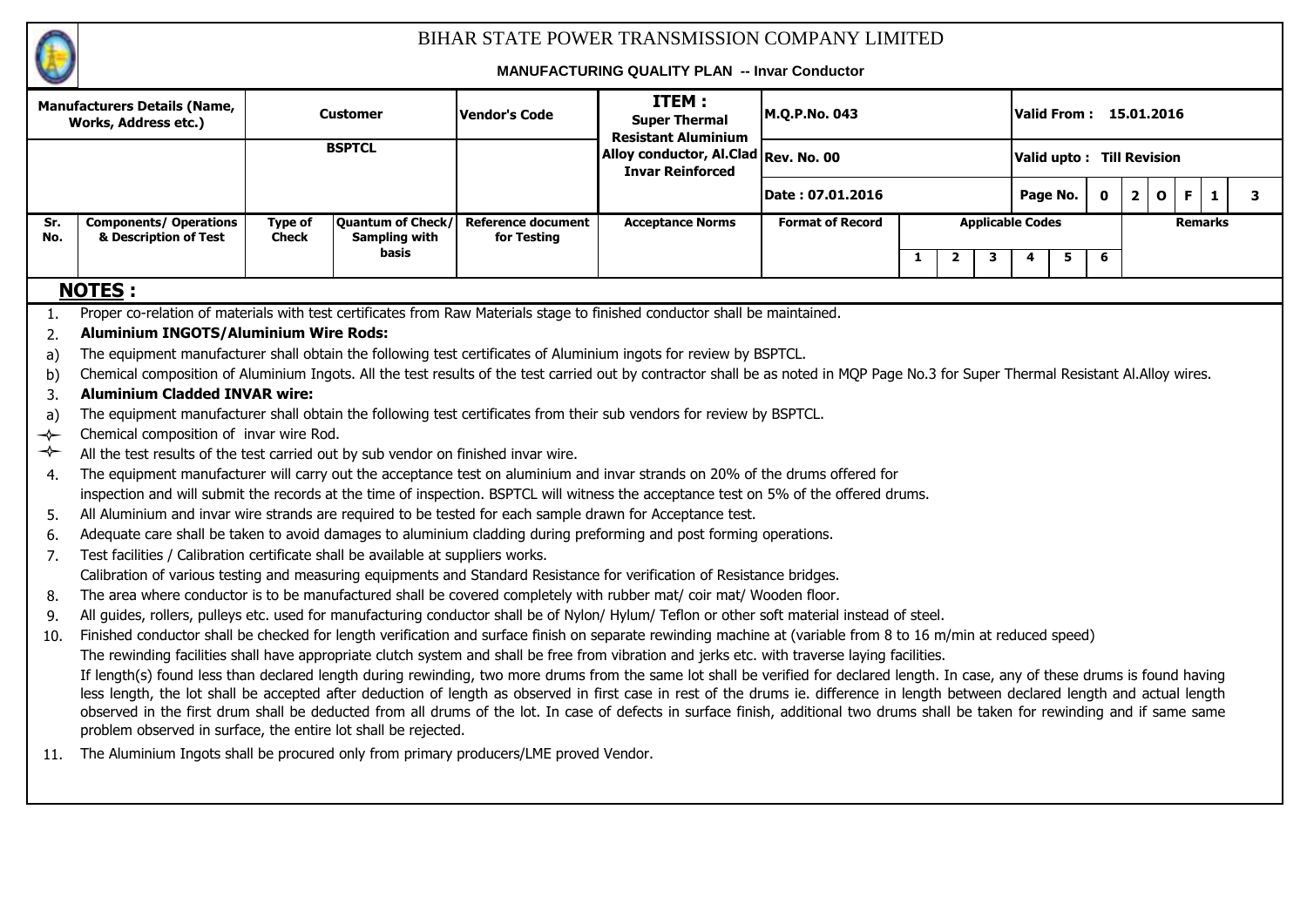

|            |                                                                                                                                                                                                                                                                                                             |                         |                                           |                                          | MANUFACTURING QUALITY PLAN -- INVAT CONDUCTOR                                                                                         |                         |                                |   |                           |   |                              |                |        |  |
|------------|-------------------------------------------------------------------------------------------------------------------------------------------------------------------------------------------------------------------------------------------------------------------------------------------------------------|-------------------------|-------------------------------------------|------------------------------------------|---------------------------------------------------------------------------------------------------------------------------------------|-------------------------|--------------------------------|---|---------------------------|---|------------------------------|----------------|--------|--|
|            | <b>Manufacturers Details (Name,</b><br><b>Works, Address etc.)</b>                                                                                                                                                                                                                                          |                         | Customer                                  | <b>Vendor's Code</b>                     | ITEM:<br><b>Super Thermal</b><br><b>Resistant Aluminium</b>                                                                           | M.Q.P.No. 043           |                                |   | Valid From: 15.01.2016    |   |                              |                |        |  |
|            |                                                                                                                                                                                                                                                                                                             |                         | <b>BSPTCL</b>                             |                                          | Alloy conductor, Al.Clad Rev. No. 00<br><b>Invar Reinforced</b>                                                                       |                         |                                |   | Valid upto: Till Revision |   |                              |                |        |  |
|            |                                                                                                                                                                                                                                                                                                             |                         |                                           |                                          |                                                                                                                                       | Date: 07.01.2016        |                                |   | Page No.                  | 0 | $\mathbf{3}$<br>$\mathbf{o}$ | F              | 3<br>1 |  |
| Sr.<br>No. | <b>Components/ Operations</b><br>& Description of Test                                                                                                                                                                                                                                                      | Type of<br><b>Check</b> | <b>Quantum of Check/</b><br>Sampling with | <b>Reference document</b><br>for Testing | <b>Acceptance Norms</b>                                                                                                               | <b>Format of Record</b> |                                |   | <b>Applicable Codes</b>   |   |                              | <b>Remarks</b> |        |  |
|            |                                                                                                                                                                                                                                                                                                             |                         | basis                                     |                                          |                                                                                                                                       |                         | $\mathbf{1}$<br>$\overline{2}$ | 3 | 5<br>4                    | 6 |                              |                |        |  |
| 12.        | The equipment manufacture shalll obtain manufacturers test certificates for Invar wire atleast 20% of the coils for the test maintained at Sr.No.2.0 below.Further the contractor                                                                                                                           |                         |                                           |                                          |                                                                                                                                       |                         |                                |   |                           |   |                              |                |        |  |
|            | shall carry out the tests mentioned at Sr.No.2.0 below on 10% of the coils.The component manufacturer's test certificates and contractors records for the above tests shall be<br>furnished to BSPTCL Inspector for review at the final Inspection.                                                         |                         |                                           |                                          |                                                                                                                                       |                         |                                |   |                           |   |                              |                |        |  |
| -13.       | The conductor ends are required to be sealed with heat shinkable sleaves and shall be properly secured with the drum with the help of "U" clamps after covering the conductor<br>below clamp with PVC adhesive tape to avoid loosening of conductor layers during transit and handling.                     |                         |                                           |                                          |                                                                                                                                       |                         |                                |   |                           |   |                              |                |        |  |
| 14.        | The drums shall be suitable for wheel mounting and letting off the conductor under an minimum controlled tension of the order of 5 KN.                                                                                                                                                                      |                         |                                           |                                          |                                                                                                                                       |                         |                                |   |                           |   |                              |                |        |  |
| 15.        | The wood used for drum shall meet the requirement of BSPTCL Specification. The conductor shall furnish an undertaking to this effort, that the wood used is seasoned wood and                                                                                                                               |                         |                                           |                                          |                                                                                                                                       |                         |                                |   |                           |   |                              |                |        |  |
|            | drums have been treated in line with CUSTOMER Specification requirements.                                                                                                                                                                                                                                   |                         |                                           |                                          |                                                                                                                                       |                         |                                |   |                           |   |                              |                |        |  |
| 16.        | The wood used in the drum shall preferably be neutral(non corrosive)with pH (aqueous extract) 5.5 to 7.5 and the wood preservative Copper used compound shall be avoided.                                                                                                                                   |                         |                                           |                                          |                                                                                                                                       |                         |                                |   |                           |   |                              |                |        |  |
| 17.        | EM has to ensure marking of Dispatch Clearances /Instructions no all drums before dispatches.                                                                                                                                                                                                               |                         |                                           |                                          |                                                                                                                                       |                         |                                |   |                           |   |                              |                |        |  |
| 18.        | A copy of Dispatch Clearances /Instructions along with the test reports should be sent to the site along with the dispatches.                                                                                                                                                                               |                         |                                           |                                          |                                                                                                                                       |                         |                                |   |                           |   |                              |                |        |  |
| 19.        | The Lay ratio of any Aluminium layer shall not be greater than the lay ratio of Aluminium layer immediately beneath it.                                                                                                                                                                                     |                         |                                           |                                          |                                                                                                                                       |                         |                                |   |                           |   |                              |                |        |  |
| 20.        | The MQP should be read in conjunction with the applicable technical specification against which the conductor is been manufactured.                                                                                                                                                                         |                         |                                           |                                          |                                                                                                                                       |                         |                                |   |                           |   |                              |                |        |  |
| 21.<br>22. | In case any contradiction between technical specification / Approved drawing and MQP, detailed mentioned in Technical Specification and Approved drawing shall be final.                                                                                                                                    |                         |                                           |                                          |                                                                                                                                       |                         |                                |   |                           |   |                              |                |        |  |
| 23.        | IEC 62004 for properties and testing of thermal-resistant aluminium alloy wires and IEC 60189 for conductor fabrication and testing.                                                                                                                                                                        |                         |                                           |                                          | should maintain separate register, to be maintained in shop floor indicating joints/surface details of strands during manufracturing. |                         |                                |   |                           |   |                              |                |        |  |
| 24.        | Rejection & retest shall be as per IEC 61089 Standard                                                                                                                                                                                                                                                       |                         |                                           |                                          |                                                                                                                                       |                         |                                |   |                           |   |                              |                |        |  |
|            |                                                                                                                                                                                                                                                                                                             |                         |                                           |                                          |                                                                                                                                       |                         |                                |   |                           |   |                              |                |        |  |
|            | In case of rejection due to quality parameters after testing as per MQP / Technical Specification / GTP, the rejected material and the samples already tested shall be strictly<br>disposed off as follows:                                                                                                 |                         |                                           |                                          |                                                                                                                                       |                         |                                |   |                           |   |                              |                |        |  |
|            | a) The rejected lot / tested samples shall be clearly identified and stored separately to avoid any mix up with any in-process / finished lot till the same is disposed off.                                                                                                                                |                         |                                           |                                          |                                                                                                                                       |                         |                                |   |                           |   |                              |                |        |  |
|            | b) The rejected material shall be cut in bits/parts to be sold as scrap. Incase of any other mode of disposal, same to be done with approval of BSPTCL. by the manufacturer with<br>detail intimation to the corporate QA of BSPTCL to ensure that the same material is not re-offered/ supplied to BSPTCL. |                         |                                           |                                          |                                                                                                                                       |                         |                                |   |                           |   |                              |                |        |  |
|            | c) Necessary supporting documents in regard to (a) & (b) above shall be submitted for verification of BSPTCL and record shall be maintained at manufacturer's works.                                                                                                                                        |                         |                                           |                                          |                                                                                                                                       |                         |                                |   |                           |   |                              |                |        |  |
|            |                                                                                                                                                                                                                                                                                                             |                         |                                           |                                          |                                                                                                                                       |                         |                                |   |                           |   |                              |                |        |  |
|            |                                                                                                                                                                                                                                                                                                             |                         |                                           |                                          |                                                                                                                                       |                         |                                |   |                           |   |                              |                |        |  |
|            |                                                                                                                                                                                                                                                                                                             |                         |                                           |                                          |                                                                                                                                       |                         |                                |   |                           |   |                              |                |        |  |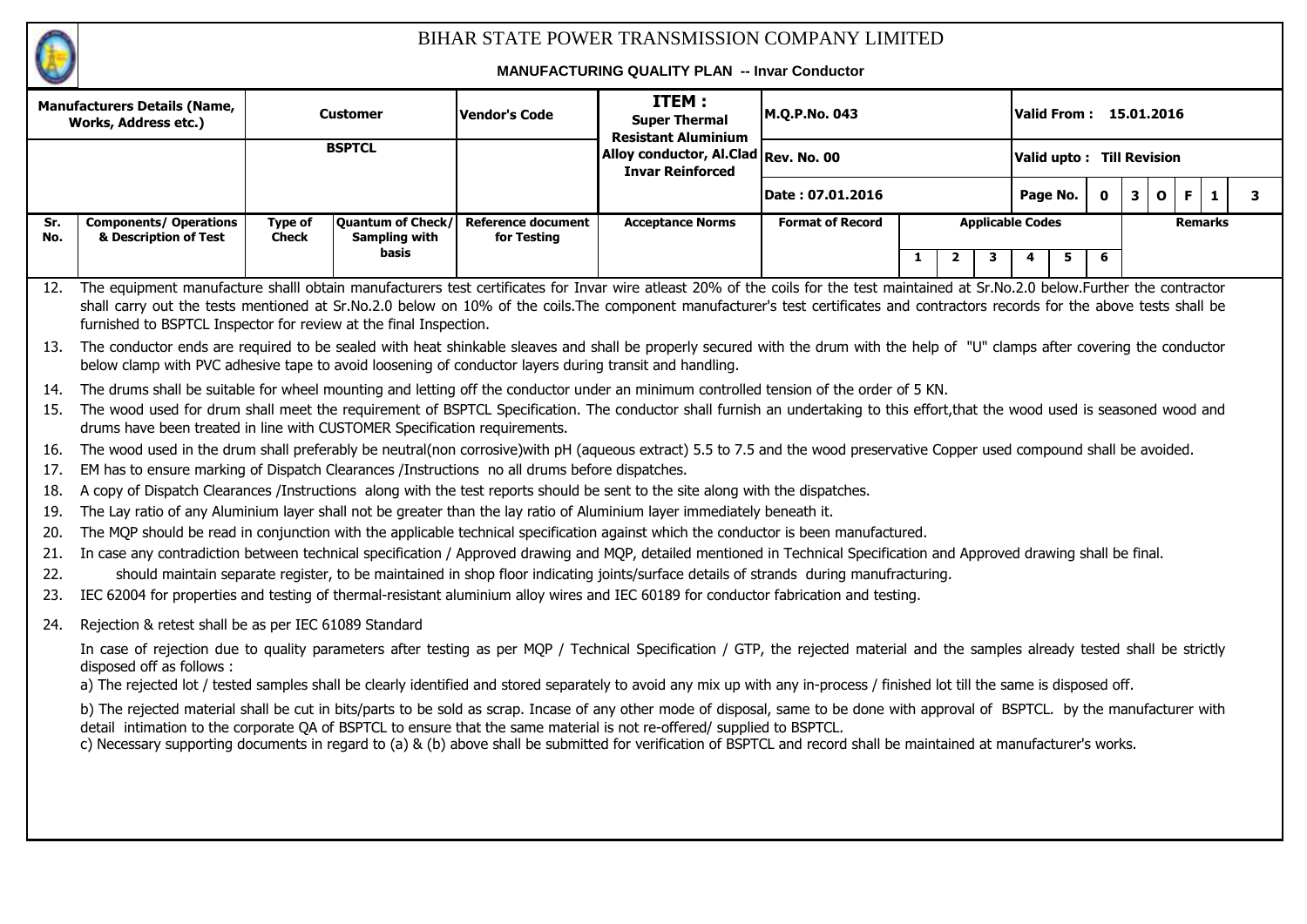

|            | <b>Manufacturers Details (Name,</b><br><b>Works, Address etc.)</b>             |                         | <b>Customer</b>                                                                                                                                                          | <b>Vendor's Code</b>                     | ITEM:<br><b>Super Thermal</b><br><b>Resistant Aluminium</b>                  | M.Q.P.No. 043                              |                          |                                                     |                                                     |                         |                                                     |                                   | Valid From: 15.01.2016                  |    |                |                                                    |
|------------|--------------------------------------------------------------------------------|-------------------------|--------------------------------------------------------------------------------------------------------------------------------------------------------------------------|------------------------------------------|------------------------------------------------------------------------------|--------------------------------------------|--------------------------|-----------------------------------------------------|-----------------------------------------------------|-------------------------|-----------------------------------------------------|-----------------------------------|-----------------------------------------|----|----------------|----------------------------------------------------|
|            |                                                                                |                         | <b>BSPTCL</b>                                                                                                                                                            |                                          | Alloy conductor, Al.Clad Rev. No. 00<br><b>Invar Reinforced</b>              |                                            |                          |                                                     |                                                     |                         |                                                     |                                   | Valid upto: Till Revision               |    |                |                                                    |
|            |                                                                                |                         |                                                                                                                                                                          |                                          |                                                                              | Date: 07.01.2016                           |                          |                                                     |                                                     | Page No.                |                                                     | $\mathbf 0$                       | $\overline{\mathbf{4}}$<br>$\mathbf{o}$ | F. | $\mathbf{1}$   | $\mathbf{3}$                                       |
| Sr.<br>No. | <b>Components/ Operations</b><br>& Description of Test                         | Type of<br><b>Check</b> | <b>Quantum of Check/</b><br>Sampling with                                                                                                                                | <b>Reference document</b><br>for Testing | <b>Acceptance Norms</b>                                                      | <b>Format of Record</b>                    |                          |                                                     |                                                     | <b>Applicable Codes</b> |                                                     |                                   |                                         |    | <b>Remarks</b> |                                                    |
|            |                                                                                |                         | <b>basis</b>                                                                                                                                                             |                                          |                                                                              |                                            | $\mathbf{1}$             | $\overline{2}$                                      | 3                                                   | 4                       | 5                                                   | 6                                 |                                         |    |                |                                                    |
| А.         | <b>Section: RAW MATERIAL INSPECTION</b>                                        |                         |                                                                                                                                                                          |                                          |                                                                              |                                            |                          |                                                     |                                                     |                         |                                                     |                                   |                                         |    |                |                                                    |
| 1.0        | <b>Aluminium Ingots</b><br><b>OutSourced</b>                                   | <b>Sources</b>          | 100%                                                                                                                                                                     | <b>Suppliers TC</b>                      | <b>Only primary producers</b>                                                | <b>BSPTCL Reports</b>                      |                          |                                                     |                                                     | X/Y                     | E.                                                  |                                   |                                         |    |                | From Approved sources or<br>LME registered sources |
| 1.1        | <b>Chemical Composition</b>                                                    | Spectro<br>Analysis     | Suppliers TC-<br>I sample per heat of                                                                                                                                    | <b>BSPTCL Spec.</b>                      | AL 99.5 % (min)                                                              | <b>BSPTCL Reports</b>                      | A/B                      | J/K                                                 | S/P                                                 | W/X                     |                                                     | N                                 |                                         |    |                |                                                    |
|            |                                                                                |                         | 4 MT or part thereof                                                                                                                                                     |                                          | Si 0.1 3% (max)                                                              |                                            |                          |                                                     |                                                     |                         |                                                     |                                   |                                         |    |                |                                                    |
|            |                                                                                |                         | In absence of                                                                                                                                                            |                                          | Fe 0.30 % (Max)                                                              |                                            | B                        | К                                                   | P                                                   | W/Y                     |                                                     | N                                 |                                         |    |                |                                                    |
|            |                                                                                |                         | Manufacturers T.C's                                                                                                                                                      |                                          | Cu 0.04 % (max)                                                              |                                            |                          |                                                     |                                                     |                         |                                                     |                                   |                                         |    |                |                                                    |
|            |                                                                                |                         | and/or proper<br>co-relation, one                                                                                                                                        |                                          | Ti+Va 0.02 % (max)                                                           |                                            |                          |                                                     |                                                     |                         |                                                     |                                   |                                         |    |                |                                                    |
|            |                                                                                |                         | sample per lot of 100                                                                                                                                                    |                                          | Mn 0.01 % (Max)                                                              |                                            |                          |                                                     |                                                     |                         |                                                     |                                   |                                         |    |                |                                                    |
|            |                                                                                |                         | MT or part thereof                                                                                                                                                       |                                          | Zr 0.01 % (Max)                                                              |                                            |                          |                                                     |                                                     |                         |                                                     |                                   |                                         |    |                |                                                    |
|            |                                                                                |                         | shall be tested                                                                                                                                                          |                                          | Cr 0.01 % (Max)                                                              |                                            |                          |                                                     |                                                     |                         |                                                     |                                   |                                         |    |                |                                                    |
| 1.2        | <b>Alloying Element</b><br><b>Zirconium</b>                                    | Supplier TC             | Suppliers TC-<br>1 sample per Lot                                                                                                                                        | $-$                                      | Zirconium shall be in master<br>alloy form of 10% Zr and<br>remaining as Al. | Supplier<br>T.C. Preserved with QC<br>Dept | A/B                      | J/K                                                 | S/P                                                 | W/X                     | $\overline{\phantom{a}}$                            | N                                 |                                         |    |                |                                                    |
| 1.3        | Flux and Degasser                                                              | Supplier TC             | Suppliers TC-<br>1 sample per Lot                                                                                                                                        | $-$                                      |                                                                              | $\overline{\phantom{a}}$                   | $\hspace{0.05cm} \ldots$ | $\hspace{0.05cm} -\hspace{0.05cm} -\hspace{0.05cm}$ | $\hspace{0.05cm} -\hspace{0.05cm} -\hspace{0.05cm}$ | $-$                     | $\hspace{0.05cm} -\hspace{0.05cm} -\hspace{0.05cm}$ | $\hspace{0.05cm} \dashrightarrow$ |                                         |    |                |                                                    |
| $1.2$      | Super Thermal Resistant Aluminium alloy wires (Type-AT3) (Continuously Casted) |                         |                                                                                                                                                                          |                                          |                                                                              |                                            |                          |                                                     |                                                     |                         | E.                                                  |                                   |                                         |    | IN-HOUSE       |                                                    |
| 1.2.1      | <b>Chemical Composition</b>                                                    | Spectro                 | Suppliers TC-                                                                                                                                                            | <b>Inernal Plant Standard</b>            | AS PER APPROVED GTP                                                          |                                            | A/B                      | J/K                                                 | S/P                                                 | W/Y                     | $\overline{\phantom{a}}$                            | N                                 |                                         |    |                |                                                    |
|            |                                                                                | Analysis                | 1 sample per heat of<br>4 MT or part thereof<br>In absence of<br>Manufacturers T.C's<br>and/or proper<br>co-relation, one<br>sample per lot of 100<br>MT or part thereof |                                          |                                                                              |                                            | B                        | К                                                   | P                                                   | W/Y                     |                                                     | N                                 |                                         |    |                |                                                    |
| 1.2.2      | Diameter                                                                       | Dimensional             | 1 sample from each<br>coil.                                                                                                                                              | Inernal Plant Standard                   | Min. 9.00 mm, / 11.50mm<br>Nom. 9.50mm / 12.00mm<br>Max. 10.00 mm / 12.50mm  |                                            | A/B                      | J/K                                                 | S/P                                                 | W/Y                     |                                                     | N                                 |                                         |    |                |                                                    |
| 1.2.3      | Tensile Strength                                                               | Mechanical              | 1 sample from each<br>coil.                                                                                                                                              | Internal Plant standard                  | <b>Internal Plant Standard</b>                                               |                                            | A/B                      | J/K                                                 | S/P                                                 | W/Y                     | $\overline{\phantom{a}}$                            | N                                 |                                         |    |                |                                                    |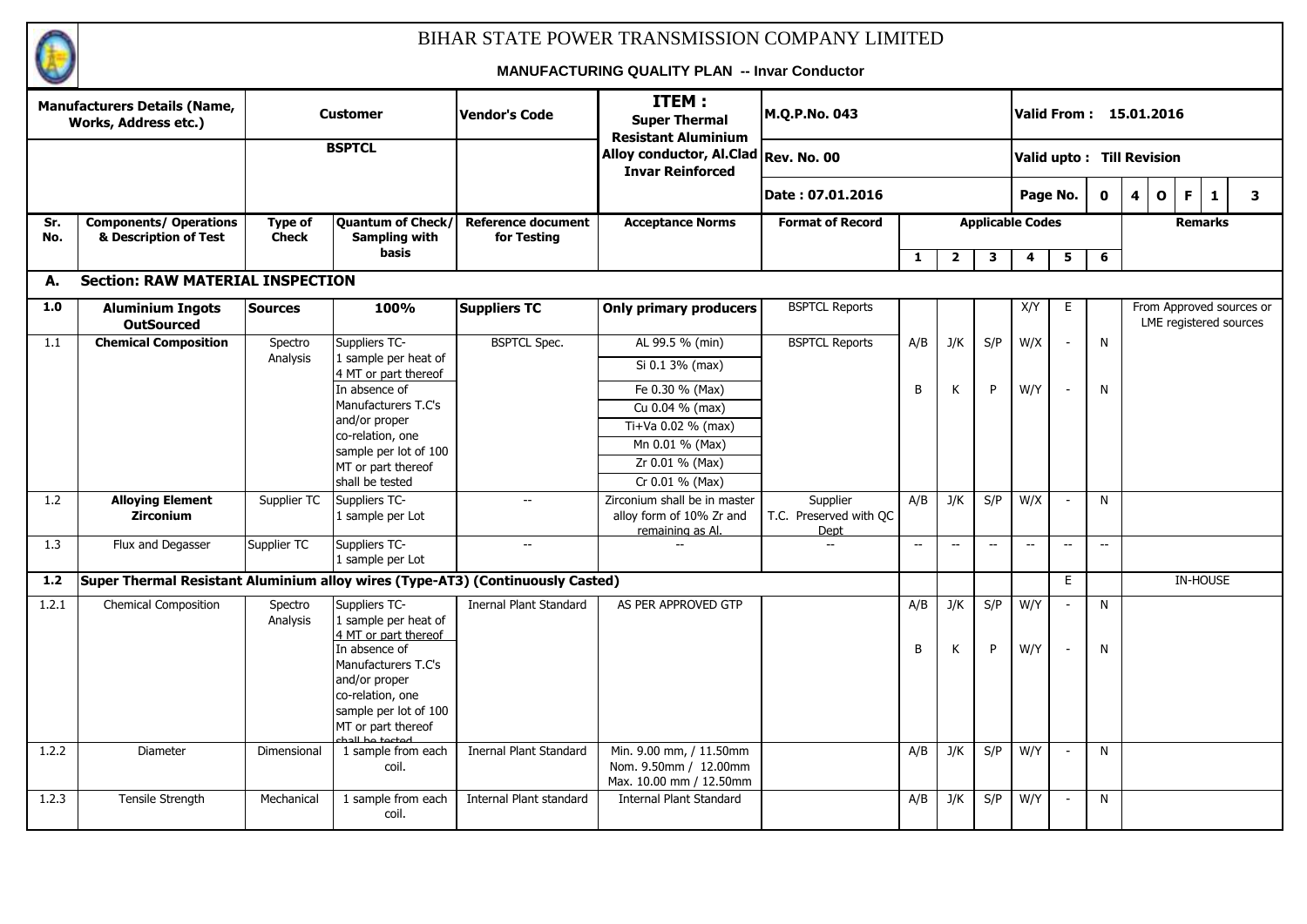

|            | <b>Manufacturers Details (Name,</b><br><b>Works, Address etc.)</b> |                                | <b>Customer</b>                                                                                                                                      | Vendor's Code                             | ITEM:<br><b>Super Thermal</b><br><b>Resistant Aluminium</b>                                                                                                 | M.Q.P.No. 043           |                |                |              | Valid From : 15.01.2016   |                          |             |   |              |                       |              |              |
|------------|--------------------------------------------------------------------|--------------------------------|------------------------------------------------------------------------------------------------------------------------------------------------------|-------------------------------------------|-------------------------------------------------------------------------------------------------------------------------------------------------------------|-------------------------|----------------|----------------|--------------|---------------------------|--------------------------|-------------|---|--------------|-----------------------|--------------|--------------|
|            |                                                                    |                                | <b>BSPTCL</b>                                                                                                                                        |                                           | Alloy conductor, Al.Clad Rev. No. 00<br><b>Invar Reinforced</b>                                                                                             |                         |                |                |              | Valid upto: Till Revision |                          |             |   |              |                       |              |              |
|            |                                                                    |                                |                                                                                                                                                      |                                           |                                                                                                                                                             | Date: 07.01.2016        |                |                |              | Page No.                  |                          | $\mathbf 0$ | 5 | $\mathbf{o}$ | F                     | $\mathbf{1}$ | $\mathbf{3}$ |
| Sr.<br>No. | <b>Components/ Operations</b><br>& Description of Test             | <b>Type of</b><br><b>Check</b> | <b>Quantum of Check/</b><br><b>Sampling with</b>                                                                                                     | <b>Reference document</b><br>for Testing  | <b>Acceptance Norms</b>                                                                                                                                     | <b>Format of Record</b> |                |                |              | <b>Applicable Codes</b>   |                          |             |   |              | <b>Remarks</b>        |              |              |
|            |                                                                    |                                | basis                                                                                                                                                |                                           |                                                                                                                                                             |                         | $\mathbf{1}$   | $\overline{2}$ | 3            | 4                         | 5                        | 6           |   |              |                       |              |              |
| 1.2.4      | Elongation at break                                                | Mechanical                     | 1 sample from each<br>coil.                                                                                                                          | Internal Plant standard                   | Min. 8% at 250 mm gauge<br>length                                                                                                                           |                         | A/B            | J/K            | S/P          | W/Y                       |                          | N           |   |              |                       |              |              |
| 1.2.5      | Resistivity and Conductivity                                       | Electrical                     | 1 sample from each<br>coil.                                                                                                                          | Internal Plant standard                   | <b>Internal Plant Standard</b>                                                                                                                              |                         | A/B            | J/K            | S/P          | W/Y                       | $\blacksquare$           | N           |   |              |                       |              |              |
| 1.2.6      | Cleanliness and surface<br>smoothness                              | Visual                         | 100% on each coil                                                                                                                                    | IS 5484 & IS 398(Part V)<br>& BSPTCL Spec | The wire rod shall be free<br>from<br>pipes, laps, cracks, twists, seam<br>s & other injurious defects<br>within the limits of good<br>comercial practices. |                         | $\overline{A}$ | J              | S            | W/Y                       | $\blacksquare$           | N           |   |              |                       |              |              |
| 2.0        | Aluminium Cladded invar wires                                      |                                |                                                                                                                                                      |                                           |                                                                                                                                                             |                         |                |                |              |                           |                          |             |   |              | Source: M/s ZTT China |              |              |
| 2.1        | <b>Chemical Analysis</b>                                           | Chemical                       | 1 sample per heat.                                                                                                                                   | $\overline{a}$                            | AS PER APPROVED GTP                                                                                                                                         |                         | B              | K              | P            | W/Y                       | $\sim$                   | N           |   |              |                       |              |              |
|            |                                                                    |                                | In absence of<br>Manufacturers T.C's<br>and/or proper co-<br>relation. One sample<br>per lot of 100 MT or<br>part thereof shall be<br>tested at TPL. |                                           |                                                                                                                                                             |                         | D              |                | $\mathsf{V}$ | W/Y                       | $\blacksquare$           | N           |   |              |                       |              |              |
| 2.2        | Diameter                                                           | Dimensional                    | 20 % Coils per lot                                                                                                                                   | $\overline{\phantom{a}}$                  | As per Approved Data sheet                                                                                                                                  |                         | A/B            | J/K            | S/P          | W/Y                       | $\overline{\phantom{a}}$ | N           |   |              |                       |              |              |
| 2.3        | <b>Breaking Load</b>                                               | Mechanical                     | 20 % Coils per lot                                                                                                                                   | $\overline{a}$                            | As per Approved Data sheet                                                                                                                                  |                         | A/B            | J/K            | S/P          | W/Y                       | $\overline{\phantom{a}}$ | N           |   |              |                       |              |              |
| 2.4        | Elongation at break                                                | Mechanical                     | 20 % Coils per lot                                                                                                                                   | $\overline{\phantom{a}}$                  | Min. 1.5% at 250 mm gauge<br>length at fracture                                                                                                             |                         | A/B            | J/K            | S/P          | W/Y                       | $\overline{\phantom{a}}$ | N           |   |              |                       |              |              |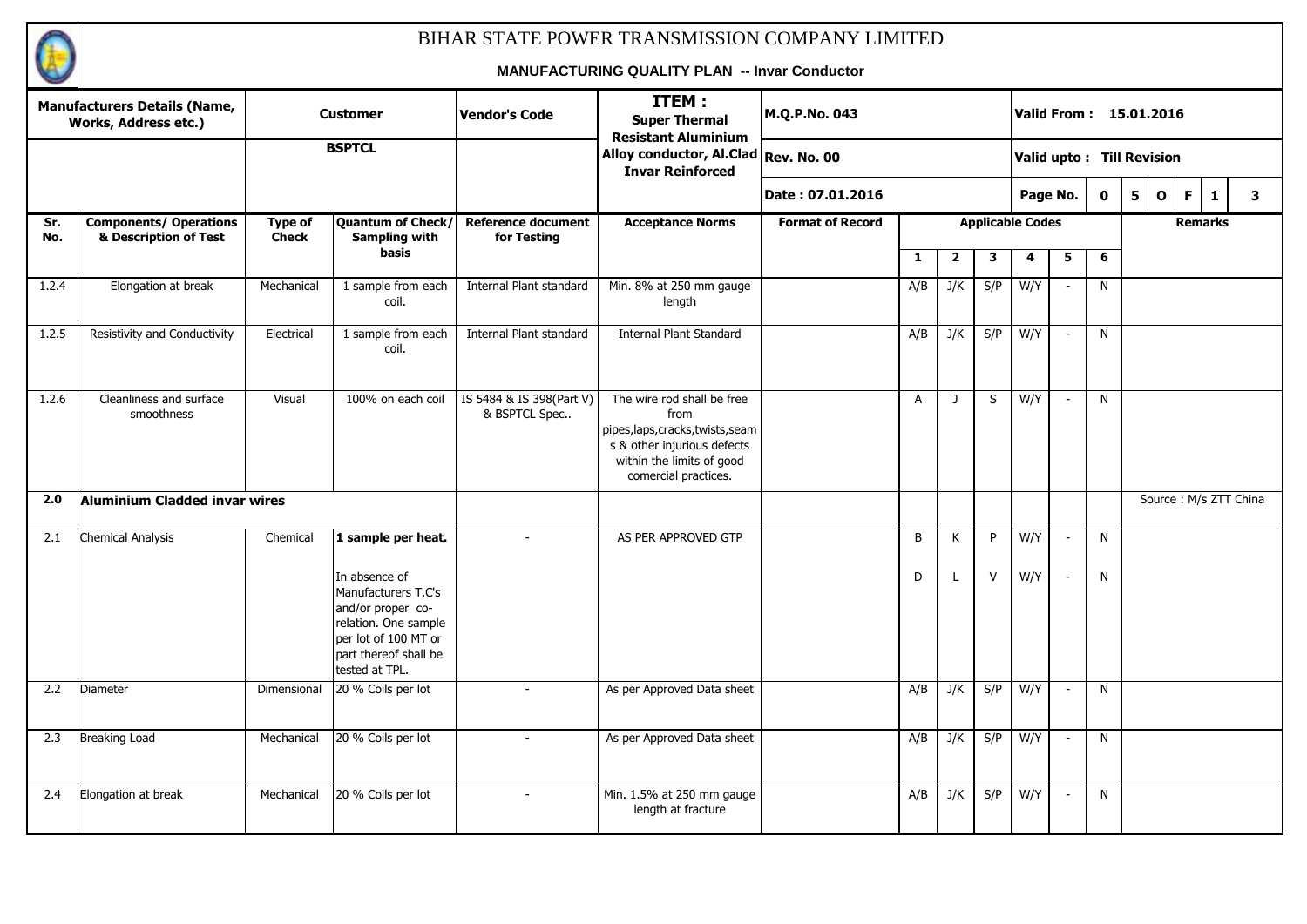

|      | <b>Manufacturers Details (Name,</b><br>Works, Address etc.)   |              | <b>Customer</b>                                                          | <b>Vendor's Code</b>      | ITEM:<br><b>Super Thermal</b><br><b>Resistant Aluminium</b>                                                                                                            | M.Q.P.No. 043           |                |              |     |                         |                          |              | Valid From: 15.01.2016      |                          |              |   |
|------|---------------------------------------------------------------|--------------|--------------------------------------------------------------------------|---------------------------|------------------------------------------------------------------------------------------------------------------------------------------------------------------------|-------------------------|----------------|--------------|-----|-------------------------|--------------------------|--------------|-----------------------------|--------------------------|--------------|---|
|      |                                                               |              | <b>BSPTCL</b>                                                            |                           | Alloy conductor, Al.Clad Rev. No. 00<br><b>Invar Reinforced</b>                                                                                                        |                         |                |              |     |                         |                          |              | Valid upto: Till Revision   |                          |              |   |
|      |                                                               |              |                                                                          |                           |                                                                                                                                                                        | Date: 07.01.2016        |                |              |     | Page No.                |                          | $\mathbf{0}$ | 6                           | $\mathbf{o}$<br>F.       | $\mathbf{1}$ | 3 |
| Sr.  | <b>Components/ Operations</b>                                 | Type of      | Quantum of Check/                                                        | <b>Reference document</b> | <b>Acceptance Norms</b>                                                                                                                                                | <b>Format of Record</b> |                |              |     | <b>Applicable Codes</b> |                          |              |                             |                          | Remarks      |   |
| No.  | & Description of Test                                         | <b>Check</b> | Sampling with<br>basis                                                   | for Testing               |                                                                                                                                                                        |                         | $\mathbf{1}$   | $\mathbf{2}$ | 3   | 4                       | 5                        | 6            |                             |                          |              |   |
| 2.5  | Resistance @ 20°C                                             | Electrical   | 20 % Coils per lot                                                       |                           | As per Approved Data sheet                                                                                                                                             |                         | A/B            | J/K          | S/P | W/Y                     |                          | N            |                             |                          |              |   |
| 2.6  | <b>Torsion Test</b>                                           | Mechanical   | 20 % Coils per lot                                                       | $\overline{\phantom{a}}$  | Min. 20 twists on guage<br>length of 100 X d                                                                                                                           |                         | A/B            | J/K          | S/P | W/Y                     | $\overline{\phantom{a}}$ | N            |                             |                          |              |   |
| 2.7  | <b>Wrapping Test</b>                                          | Mechanical   | 20 % Coils per lot                                                       |                           | Wrap-8 turns on the mandrel<br>diameter of 5 times the wire<br>diameter. The wire shall not<br>break.                                                                  |                         | A/B            | J/K          | S/P | W/Y                     | $\sim$                   | N            |                             |                          |              |   |
| 2.8  | Aluminium Cladding Thickness                                  | Physical     | 20 % Coils per lot                                                       |                           | As per Approved Data sheet                                                                                                                                             |                         | A/B            | J/K          | S/P | W/Y                     | $\overline{\phantom{a}}$ | N            | Direct Measurement through  | stripping method.        |              |   |
| 2.9  | Surface finish of invar Wire<br>coils                         | Visual       | 100 % Coils per lot                                                      |                           | The Wires shall be smooth,<br>uniform and free from<br>imperfections such as spills,<br>splits, scale inclusion, die<br>marks, scratches, abrasion,<br>blow holes etc. |                         | A/B            | J/K          | S/P | W/Y                     | $\overline{\phantom{a}}$ | N            |                             |                          |              |   |
| 2.10 | Check for Joints                                              | Visual       | 100 % Coils per lot                                                      | <b>BSPTCL Spec.</b>       | There shall be NO JOINT                                                                                                                                                |                         | A/B            | J/K          | S/P | W/Y                     | $\overline{\phantom{a}}$ | N            |                             |                          |              |   |
| В.   | <b>SECTION : IN PROCESS INSPECTION</b>                        |              |                                                                          |                           |                                                                                                                                                                        |                         |                |              |     |                         |                          |              |                             |                          |              |   |
| 3.0  | STAL wire drawing (Type - AT3 of IEC 62004)                   |              |                                                                          |                           |                                                                                                                                                                        |                         |                |              |     |                         |                          |              |                             |                          |              |   |
| 3.1  | Diameter of STAL Wire (Round<br>and Trapezoidal shaped wires) | Dimensional  | Three samples from<br>each coil (Top<br>end, middle end &<br>bottom end) |                           | As per Approved Data sheet                                                                                                                                             |                         | А              |              | S   | W/Y                     |                          | N            | By Weight method in case of | Trapezoidal shaped wires |              |   |
| 3.2  | <b>Breaking Load</b>                                          | Mechanical   | Three samples from<br>each coil (Top<br>end, middle end &<br>bottom end) |                           | As per Approved Data sheet                                                                                                                                             |                         | $\overline{A}$ | $\mathbf{J}$ | S   | W/Y                     | $\overline{\phantom{a}}$ | N            |                             |                          |              |   |
| 3.3  | Elongation at break                                           | Mechanical   | Three samples from<br>each coil (Top<br>end, middle end &<br>bottom end) | $\overline{\phantom{a}}$  | As per IEC 62004                                                                                                                                                       |                         | $\overline{A}$ | $\mathbf{J}$ | S   | W/Y                     | $\overline{\phantom{a}}$ | N            |                             |                          |              |   |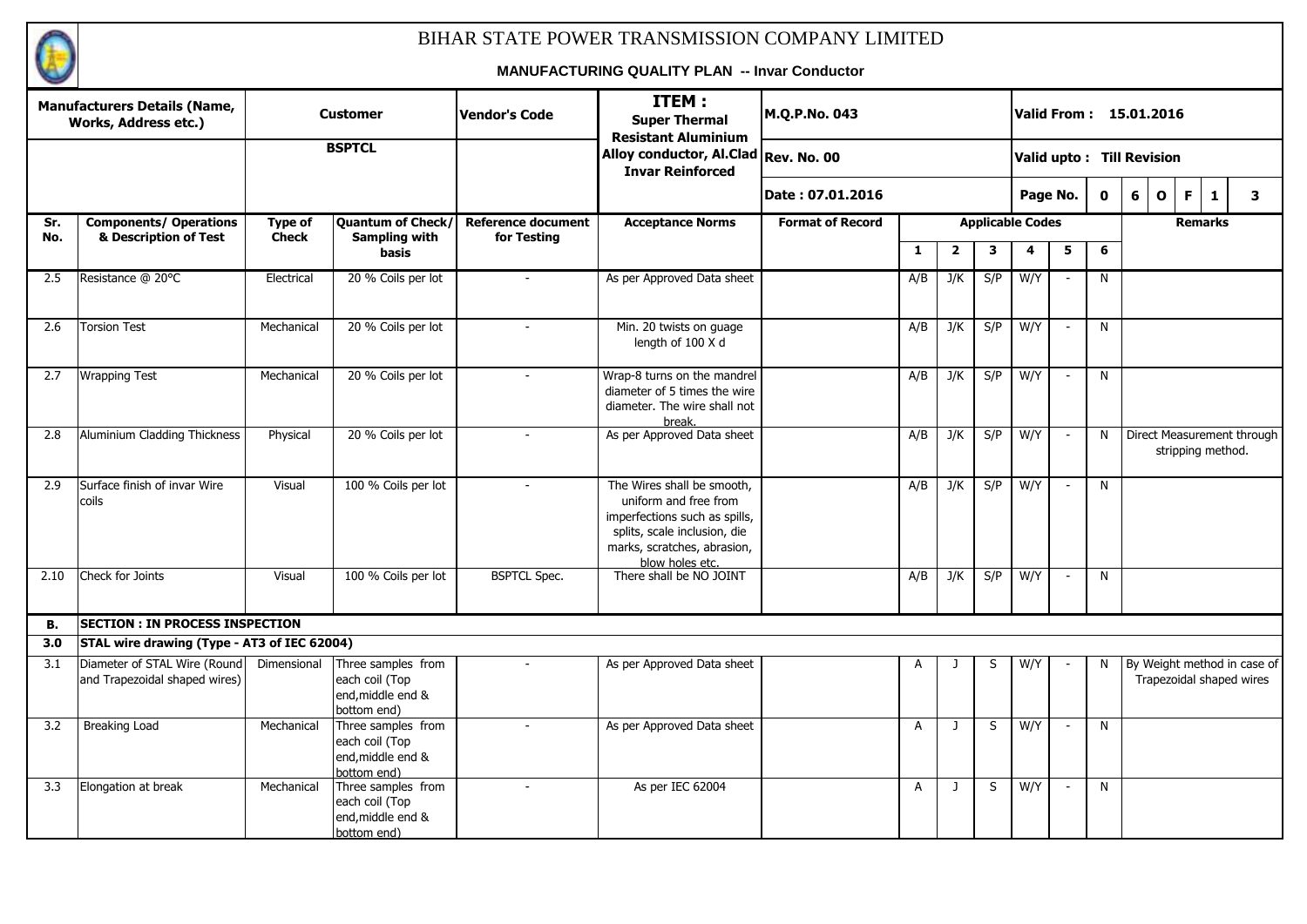

|            | <b>Manufacturers Details (Name,</b><br><b>Works, Address etc.)</b> |                                | <b>Customer</b>                                                          | <b>Vendor's Code</b>                     | ITEM:<br><b>Super Thermal</b><br><b>Resistant Aluminium</b>      | M.Q.P.No. 043           |                |                |              | Valid From: 15.01.2016    |                          |             |                         |              |                |                              |
|------------|--------------------------------------------------------------------|--------------------------------|--------------------------------------------------------------------------|------------------------------------------|------------------------------------------------------------------|-------------------------|----------------|----------------|--------------|---------------------------|--------------------------|-------------|-------------------------|--------------|----------------|------------------------------|
|            |                                                                    |                                | <b>BSPTCL</b>                                                            |                                          | Alloy conductor, Al.Clad Rev. No. 00<br><b>Invar Reinforced</b>  |                         |                |                |              | Valid upto: Till Revision |                          |             |                         |              |                |                              |
|            |                                                                    |                                |                                                                          |                                          |                                                                  | lDate : 07.01.2016      |                |                |              |                           | Page No.                 | $\mathbf 0$ | $\overline{\mathbf{z}}$ | $\mathbf{o}$ | F.<br>1        | 3                            |
| Sr.<br>No. | <b>Components/ Operations</b><br>& Description of Test             | <b>Type of</b><br><b>Check</b> | Quantum of Check/<br><b>Sampling with</b>                                | <b>Reference document</b><br>for Testing | <b>Acceptance Norms</b>                                          | <b>Format of Record</b> |                |                |              | <b>Applicable Codes</b>   |                          |             |                         |              | <b>Remarks</b> |                              |
|            |                                                                    |                                | basis                                                                    |                                          |                                                                  |                         | $\mathbf{1}$   | $\overline{2}$ | 3            | 4                         | 5                        | 6           |                         |              |                |                              |
| 3.4        | Resistance @ 20°C                                                  | Electrical                     | Three samples from<br>each coil (Top<br>end, middle end &<br>bottom end) |                                          | As per Approved Data sheet                                       |                         | $\mathsf{A}$   | $\mathbf{J}$   | S            | W/Y                       |                          | N.          |                         |              |                |                              |
| 3.5        | <b>Wrapping Test</b>                                               | Mechanical                     | Three samples from<br>each coil (Top<br>end, middle end &<br>bottom end) | $\overline{\phantom{a}}$                 | Wrap-8 turns on the wire<br>itself. The wire shall not<br>break. |                         | A              | $\mathbf{J}$   | S            | W/Y                       | $\overline{\phantom{a}}$ | N           |                         |              |                |                              |
| 3.6        | Surface and cleanliness                                            | Visual                         | 100% on each spool                                                       | IEC 62004 & BSPTCL<br>Specn.             | Shall be free from<br>imperfection, fins, chips, dirt<br>etc     |                         | $\mathsf{A}$   | J              | S            | W/Y                       | $\overline{\phantom{a}}$ | N           |                         |              |                | There shall not be any joint |
| 4.0        | <b>Invar Core Stranding Process</b>                                |                                |                                                                          |                                          |                                                                  |                         |                |                |              |                           |                          |             |                         |              |                |                              |
| 4.1        | Lay Ratio/ Direction &<br>Compactness                              | Measurement<br>and Visual      | At the beginning of<br>Each set up & Once in<br>a day                    | IEC 61089 and BSPTCL<br>Spec             | As per Approved Data sheet                                       |                         | A              | J              | S            | W/Y                       | $\overline{\phantom{a}}$ | N           |                         |              |                |                              |
| 4.2        | Pre-forming and post forming<br>of Steel core                      | Visual                         | One sample from<br>each length                                           | <b>BSPTCL Spec</b>                       | No Spreading of strands<br>when composite core wire is<br>cut    |                         | $\overline{A}$ | $\mathbf{J}$   | S            | W/Y                       | $\sim$                   | N           |                         |              |                |                              |
| 4.3        | <b>Check for Joints</b>                                            | Visual                         | 100 % on each drum                                                       | <b>BSPTCL Spec</b>                       | There shall be NO JOINT                                          |                         | $\mathsf{A}$   | $\mathbf{J}$   | S            | W/Y                       | $\sim$                   | N           |                         |              |                |                              |
| 4.4        | surface smoothness                                                 | Visual                         | 100 % on each drum                                                       | <b>BSPTCL Spec</b>                       | The wire shall be free from<br>defects                           |                         | A              | J              | S            | W/Y                       | $\overline{\phantom{a}}$ | N           |                         |              |                |                              |
| 5.0        | <b>Final Conductor Stranding Process</b>                           |                                |                                                                          |                                          |                                                                  |                         |                |                |              |                           |                          |             |                         |              |                |                              |
| 5.1        | Lay Ratio/ Direction &<br>Compactness                              | Physical                       | At the beginning of<br>Each set up & Once in<br>a day                    | IEC 61089 & BSPTCL<br>SPECN.             | As per Approved Data sheet                                       |                         | A              | $\mathbf{J}$   | $\mathsf{s}$ | W/Y                       | $\overline{\phantom{a}}$ | Y           |                         |              |                |                              |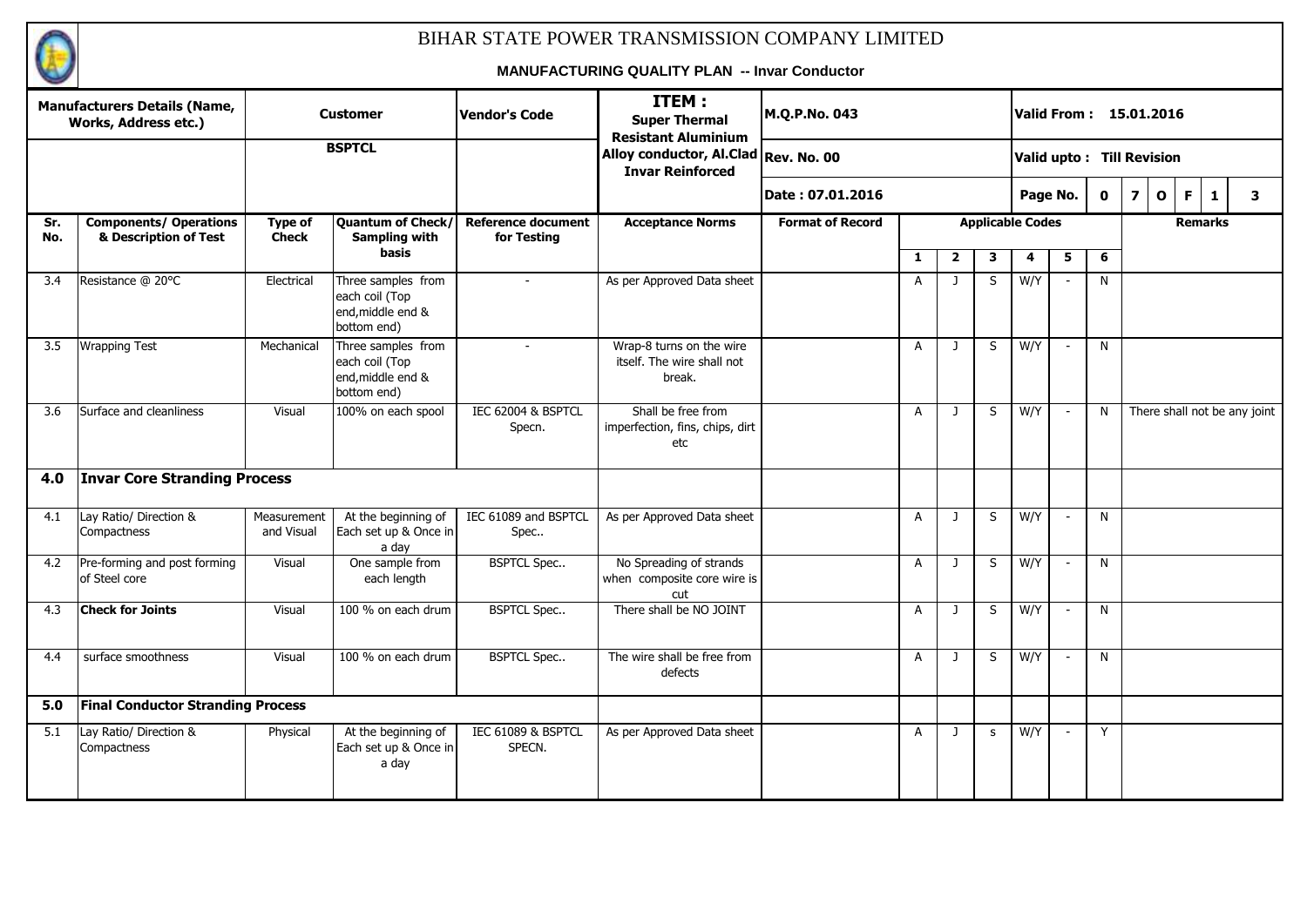

|            | <b>Manufacturers Details (Name,</b><br><b>Works, Address etc.)</b>           |                         | <b>Customer</b>                                  | <b>Vendor's Code</b>                     | ITEM:<br><b>Super Thermal</b><br><b>Resistant Aluminium</b>                                                                                                                                                                                                                                     | M.Q.P.No. 043           |                |                         |   |                           |                          |             | Valid From: 15.01.2016 |              |                |              |   |
|------------|------------------------------------------------------------------------------|-------------------------|--------------------------------------------------|------------------------------------------|-------------------------------------------------------------------------------------------------------------------------------------------------------------------------------------------------------------------------------------------------------------------------------------------------|-------------------------|----------------|-------------------------|---|---------------------------|--------------------------|-------------|------------------------|--------------|----------------|--------------|---|
|            |                                                                              |                         | <b>BSPTCL</b>                                    |                                          | Alloy conductor, Al.Clad Rev. No. 00<br><b>Invar Reinforced</b>                                                                                                                                                                                                                                 |                         |                |                         |   | Valid upto: Till Revision |                          |             |                        |              |                |              |   |
|            |                                                                              |                         |                                                  |                                          |                                                                                                                                                                                                                                                                                                 | Date: 07.01.2016        |                |                         |   | Page No.                  |                          | $\mathbf 0$ | 8                      | $\mathbf{o}$ | F.             | $\mathbf{1}$ | 3 |
| Sr.<br>No. | <b>Components/ Operations</b><br>& Description of Test                       | Type of<br><b>Check</b> | <b>Quantum of Check/</b><br><b>Sampling with</b> | <b>Reference document</b><br>for Testing | <b>Acceptance Norms</b>                                                                                                                                                                                                                                                                         | <b>Format of Record</b> |                |                         |   | <b>Applicable Codes</b>   |                          |             |                        |              | <b>Remarks</b> |              |   |
|            |                                                                              |                         | basis                                            |                                          |                                                                                                                                                                                                                                                                                                 |                         | $\mathbf{1}$   | $\overline{\mathbf{2}}$ | 3 | 4                         | 5                        | 6           |                        |              |                |              |   |
| 5.2        | <b>Check for Joints</b>                                                      | Visual                  | 100 % on each drum                               | <b>BSPTCL Spec</b>                       | There shall be NO JOINT in<br>on the outermost layer. Joints<br>are allowed in inner layers<br>but no two such joints shall<br>be less than 15 meters EMt in<br>completed conductor.                                                                                                            |                         | A              | J                       | S | W/Y                       |                          | N           |                        |              |                |              |   |
| 5.3        | <b>Surface smoothness of</b><br><b>Strands and stranded</b><br>conductor     | Visual                  | 100%                                             | <b>BSPTCL Spec</b>                       | The finished conductor shall<br>be smooth, compact, uniform<br>and free from all<br>imperfections including kinks<br>(protrusion of wires), wires<br>cross over, over riding,<br>looseness (wire being<br>dislocated by finger/hand<br>pressure and or unusual<br>bangle noise on tapping)      |                         | A              | $\mathbf{J}$            | S | W/Y                       | $\overline{\phantom{a}}$ | N           |                        |              |                |              |   |
| 5.4        | <b>Surface cleanliness</b>                                                   | Visual                  | 100%                                             | <b>BSPTCL Spec</b>                       | Medium grade Kraft/crepe<br>paper/ polythene sheet shall<br>be used in between the layers<br>of conductor. After reeling the<br>conductor, the exposed<br>surface of the outermost<br>layer of conductor shall be<br>wrapped with water proof<br>thick bituminized paper or<br>polythene sheet. |                         | $\overline{A}$ | J                       | S | W/Y                       |                          | N           |                        |              |                |              |   |
| C.         | <b>Section: FINAL TESTING</b>                                                |                         |                                                  |                                          |                                                                                                                                                                                                                                                                                                 |                         |                |                         |   |                           |                          |             |                        |              |                |              |   |
| 6.0        | <b>Routine Test on Finished Conductor</b>                                    |                         |                                                  |                                          |                                                                                                                                                                                                                                                                                                 |                         |                |                         |   |                           |                          |             |                        |              |                |              |   |
| 6.1        | All acceptance tests as per<br>clause no. 7.0 to 9.0                         |                         | 20 % of the drums                                | BSPTCL SPECIFICATION                     | Shall pass all the<br>requirements.                                                                                                                                                                                                                                                             | <b>BSPTCL Reports</b>   | Α              | J                       | S | W/Y                       |                          | N           |                        |              |                |              |   |
| 6.2        | Check for Joints, Surface<br>condition of strands and<br>stranded conductor. |                         | 100 % on each<br>drum                            | <b>BSPTCL SPECIFICATION</b>              | Shall pass all the<br>requirements.                                                                                                                                                                                                                                                             | <b>BSPTCL Reports</b>   | $\overline{A}$ | J                       | S | W/Y                       |                          | N           |                        |              |                |              |   |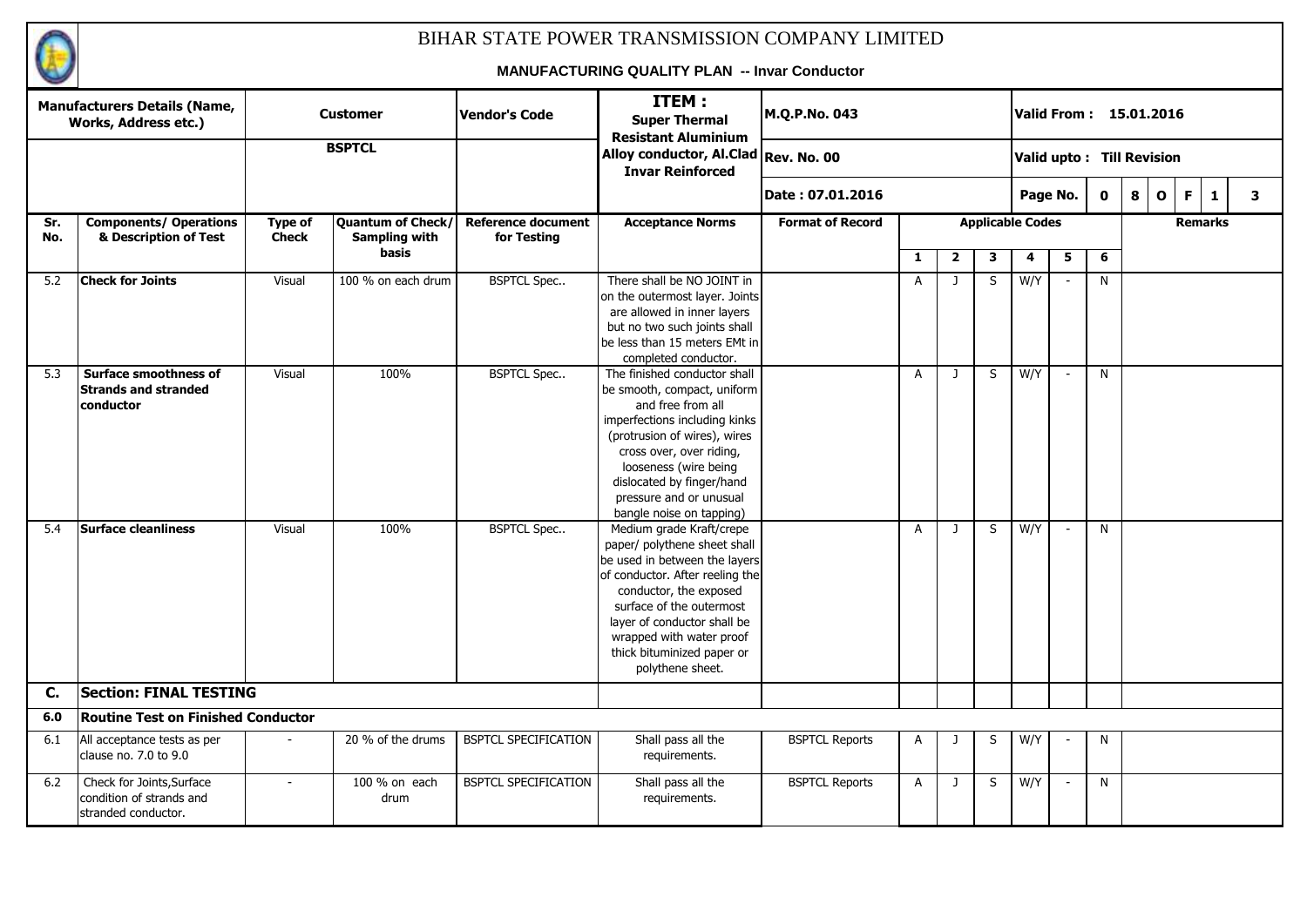

|            | <b>Manufacturers Details (Name,</b><br>Works, Address etc.)       |                                | <b>Customer</b>                                       | <b>Vendor's Code</b>                     | ITEM:<br><b>Super Thermal</b><br><b>Resistant Aluminium</b>                                                | M.Q.P.No. 043           |                |                |                         |   |                          |              | Valid From: 15.01.2016    |                      |                                                          |
|------------|-------------------------------------------------------------------|--------------------------------|-------------------------------------------------------|------------------------------------------|------------------------------------------------------------------------------------------------------------|-------------------------|----------------|----------------|-------------------------|---|--------------------------|--------------|---------------------------|----------------------|----------------------------------------------------------|
|            |                                                                   |                                | <b>BSPTCL</b>                                         |                                          | Alloy conductor, Al.Clad Rev. No. 00<br><b>Invar Reinforced</b>                                            |                         |                |                |                         |   |                          |              | Valid upto: Till Revision |                      |                                                          |
|            |                                                                   |                                |                                                       |                                          |                                                                                                            | Date: 07.01.2016        |                |                |                         |   | Page No.                 | $\mathbf{0}$ | 9<br>$\mathbf{o}$         | F.<br>1              | 3                                                        |
| Sr.<br>No. | <b>Components/ Operations</b><br>& Description of Test            | <b>Type of</b><br><b>Check</b> | Quantum of Check/<br>Sampling with                    | <b>Reference document</b><br>for Testing | <b>Acceptance Norms</b>                                                                                    | <b>Format of Record</b> |                |                | <b>Applicable Codes</b> |   |                          |              |                           | <b>Remarks</b>       |                                                          |
|            |                                                                   |                                | <b>basis</b>                                          |                                          |                                                                                                            |                         | $\mathbf{1}$   | $\overline{2}$ | 3                       | 4 | 5                        | 6            |                           |                      |                                                          |
| 7.0        | <b>Acceptance Tests of Finished Conductor.</b>                    |                                |                                                       |                                          |                                                                                                            |                         |                |                |                         |   |                          |              |                           |                      |                                                          |
| 7.1        | Lay Ratio / Direction &<br>Compactness                            | Physical                       | One sample from<br>every 10 Drums or<br>part thereof. | <b>BSPTCL SPECIFICATION</b>              | As per Approved Data sheet                                                                                 |                         | A              |                | U                       |   |                          | Y            |                           |                      |                                                          |
| 8.0        | <b>Acceptance Tests on STAL strands</b><br>of Finished Conductor. |                                |                                                       |                                          |                                                                                                            |                         |                |                |                         |   |                          |              |                           |                      |                                                          |
| 8.1        | Diameter of STAL Wire (Round<br>and Trapezoidal shaped wires)     | Dimensional                    | One sample from<br>every 10 Drums or<br>part thereof. |                                          | As per Approved Data sheet                                                                                 |                         | A              | -1             | U                       |   |                          | Y            |                           |                      | By Weight method in case of<br>Trapezoidal shaped wires. |
| 8.2        | Tensile strength                                                  | Mechanical                     | One sample from<br>every 10 Drums or<br>part thereof. | $\overline{\phantom{a}}$                 | As per Approved Data sheet                                                                                 |                         | $\overline{A}$ | J              | U                       | Y |                          | Y            |                           |                      |                                                          |
| 8.3        | Elongation at break                                               | Mechanical                     | One sample from<br>every 10 Drums or<br>part thereof. |                                          | As per IEC 62004                                                                                           |                         | $\overline{A}$ |                | $\cup$                  | v |                          | Y            |                           |                      |                                                          |
| 8.4        | Resistance @ 20°C                                                 | Electrical                     | One sample from<br>every 10 Drums or<br>part thereof. |                                          | As per Approved Data sheet                                                                                 |                         | A              | $\mathbf{1}$   | $\mathbf{U}$            | Y | $\sim$                   | Y            |                           |                      |                                                          |
| 8.5        | <b>Wrapping Test</b>                                              | Mechanical                     | One sample from<br>every 10 Drums or<br>part thereof. | $\overline{\phantom{a}}$                 | Wrap-8 turns on the wire<br>itself. The wire shall not<br>break.                                           |                         | A              | -1             | U                       | Y | $\overline{\phantom{a}}$ | Y            |                           |                      |                                                          |
| 8.6        | Thermal Resistance Test at<br>280°C, +5 / -3 Deg C for 1<br>Hour. | Thermal &<br>mechanical        | One sample from<br>every 10 Drums or<br>part thereof. | <b>IEC 62004</b>                         | Residual strength of the wire<br>shall not be less than 90% of<br>the strength measured before<br>heating. |                         | A              | $\mathbf{J}$   | $\cup$                  | Y |                          | Y            |                           | taken for this test. | Five wire specimen from<br>each selected drums shall be  |
| 8.7        | UTS test on welded joints of<br><b>STAL strands</b>               | Mechanical                     | 5 specimen against<br>each lot                        | <b>BSPTCL Specn.</b>                     | The minimum breaking load<br>shall be not less than the<br>specified value in Data Sheet                   | Inspection report       | $\overline{A}$ | $\mathbf{J}$   | $\cup$                  | Y | $\overline{\phantom{a}}$ | Y            |                           |                      |                                                          |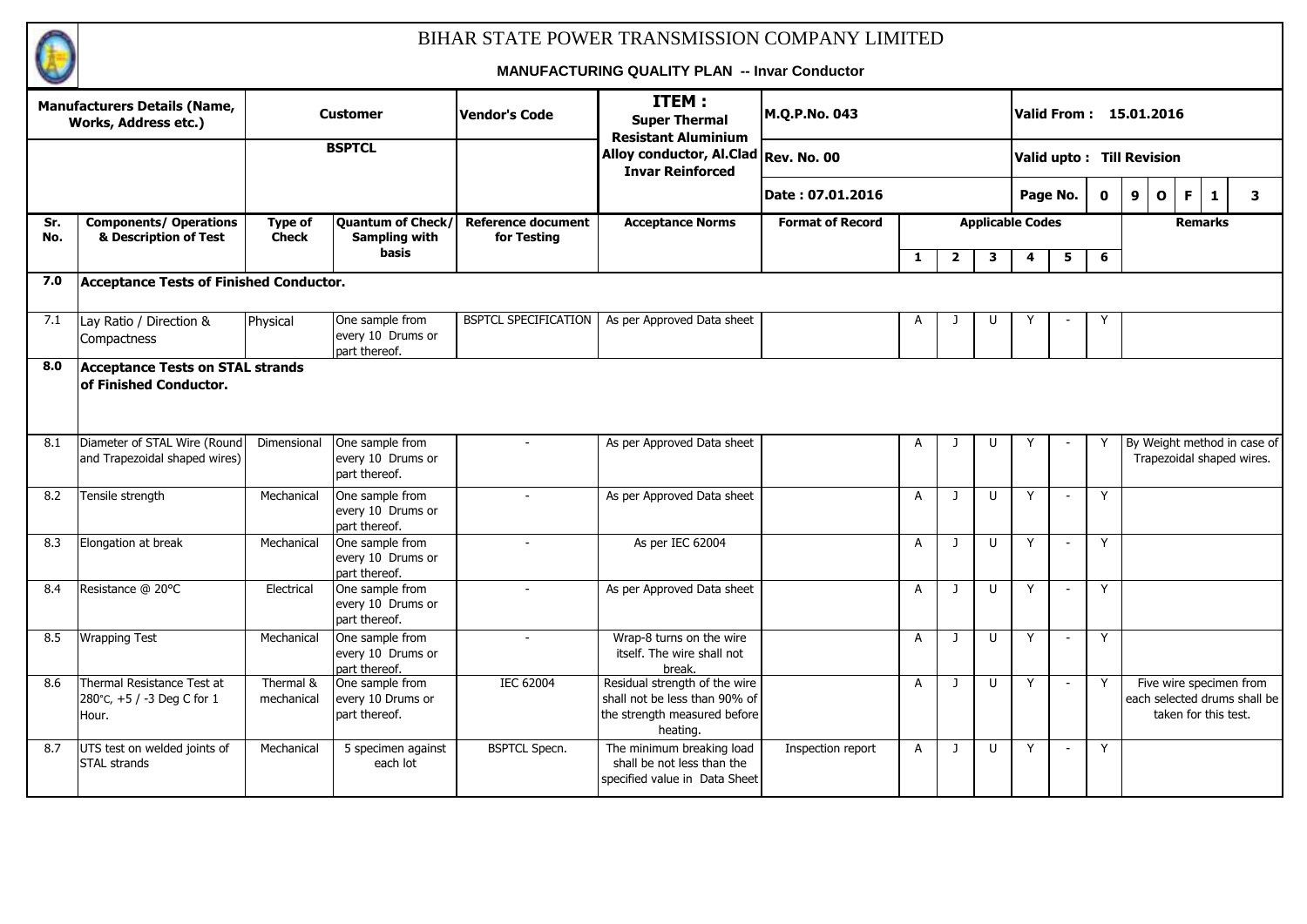

|            | <b>Manufacturers Details (Name,</b><br>Works, Address etc.)                |                                | <b>Customer</b>                                           | <b>Vendor's Code</b>                     | ITEM:<br><b>Super Thermal</b><br><b>Resistant Aluminium</b>                                                                                                                                                                                                 | M.Q.P.No. 043           |              |                |        | Valid From: 15.01.2016    |                          |   |             |              |                                                                                       |                                   |
|------------|----------------------------------------------------------------------------|--------------------------------|-----------------------------------------------------------|------------------------------------------|-------------------------------------------------------------------------------------------------------------------------------------------------------------------------------------------------------------------------------------------------------------|-------------------------|--------------|----------------|--------|---------------------------|--------------------------|---|-------------|--------------|---------------------------------------------------------------------------------------|-----------------------------------|
|            |                                                                            |                                | <b>BSPTCL</b>                                             |                                          | Alloy conductor, Al.Clad Rev. No. 00<br><b>Invar Reinforced</b>                                                                                                                                                                                             |                         |              |                |        | Valid upto: Till Revision |                          |   |             |              |                                                                                       |                                   |
|            |                                                                            |                                |                                                           |                                          |                                                                                                                                                                                                                                                             | Date: 07.01.2016        |              |                |        | Page No.                  |                          | 1 | $\mathbf 0$ | $\mathbf{o}$ | F<br>$\mathbf{1}$                                                                     | $\mathbf{3}$                      |
| Sr.<br>No. | <b>Components/ Operations</b><br>& Description of Test                     | <b>Type of</b><br><b>Check</b> | Quantum of Check/<br><b>Sampling with</b><br><b>basis</b> | <b>Reference document</b><br>for Testing | <b>Acceptance Norms</b>                                                                                                                                                                                                                                     | <b>Format of Record</b> |              |                |        | <b>Applicable Codes</b>   |                          |   |             |              | <b>Remarks</b>                                                                        |                                   |
|            |                                                                            |                                |                                                           |                                          |                                                                                                                                                                                                                                                             |                         | $\mathbf{1}$ | $\overline{2}$ | 3      | 4                         | 5                        | 6 |             |              |                                                                                       |                                   |
| 9.0        | Acceptance Tests on Aluminium Cladded invar wires                          |                                |                                                           |                                          |                                                                                                                                                                                                                                                             |                         |              |                |        |                           |                          |   |             |              |                                                                                       |                                   |
| 9.1        | Diameter                                                                   | Dimensional                    | One sample from<br>every 10 Drums or<br>part thereof.     | <b>IEC 61232</b>                         | As per Approved Data sheet                                                                                                                                                                                                                                  |                         | A            | $\mathbf{J}$   | U      | Y                         |                          | Y |             |              |                                                                                       |                                   |
| 9.2        | <b>Breaking Load</b>                                                       | Mechanical                     | One sample from<br>every 10 Drums or<br>part thereof.     | $\mathbf{r}$                             | As per Approved Data sheet                                                                                                                                                                                                                                  |                         | A            | $\mathbf{J}$   | $\cup$ | Y                         | $\blacksquare$           | Y |             |              |                                                                                       |                                   |
| 9.3        | Elongation at break                                                        | Mechanical                     | One sample from<br>every 10 Drums or<br>part thereof.     |                                          | As per Approved Data sheet                                                                                                                                                                                                                                  |                         | $\mathsf{A}$ | $\mathbf{J}$   | $\cup$ | Y                         | $\blacksquare$           | Y |             |              |                                                                                       |                                   |
| 9.4        | Resistance @ 20°C                                                          | Electrical                     | One sample from<br>every 10 Drums or<br>part thereof.     |                                          | As per Approved Data sheet                                                                                                                                                                                                                                  |                         | A            | J              | U      | Y                         |                          | Y |             |              |                                                                                       |                                   |
| 9.5        | <b>Torsion Test</b>                                                        | Mechanical                     | One sample from<br>every 10 Drums or<br>part thereof.     | $\overline{\phantom{a}}$                 | Min. 20 twists on guage<br>length of 100 X d                                                                                                                                                                                                                |                         | A            | $\mathbf{J}$   | $\cup$ | Y                         | $\overline{\phantom{a}}$ | Y |             |              |                                                                                       |                                   |
| 9.6        | Aluminium Cladding Thickness                                               | Physical                       | One sample from<br>every 10 Drums or<br>part thereof.     |                                          | As per Approved Data sheet                                                                                                                                                                                                                                  |                         | A            | J              | U      | Y                         | $\blacksquare$           | Y |             |              | Direct Measurement through<br>stripping method. The test<br>and supplier test report. | results shall be verified with TS |
| 9.7        | <b>Wrapping Test</b>                                                       | Mechanical                     | One sample from<br>every 10 Drums or<br>part thereof.     |                                          | Wrap-8 turns on the mandrel<br>diameter of 5 times the wire<br>diameter. The wire shall not<br>break.                                                                                                                                                       |                         | $\mathsf{A}$ | $\mathbf{J}$   | $\cup$ | Y                         |                          | Y |             |              |                                                                                       |                                   |
| 10.0       | Length measurement of Finished Conductor                                   |                                |                                                           |                                          |                                                                                                                                                                                                                                                             |                         |              |                |        |                           |                          |   |             |              |                                                                                       |                                   |
| 10.1       | Check for joints, surface finish<br>and length measurement by<br>rewinding | Visual &<br>Measurement        | One sample from<br>every 20 Drums or<br>part thereof.     | IS 398-P-2 &5 and<br><b>BSPTCL Spec</b>  | No scale on the surface and<br>the surface shall be free from<br>any imperfections. No joint<br>on the outermost layer. The<br>Conductor length should be<br>as per the Offered packing<br>list & Drums as per approved<br>drawing approved by<br>customer. | Inspn. Report           | $\mathsf{A}$ | J              | U      | Y                         |                          | Y |             |              |                                                                                       |                                   |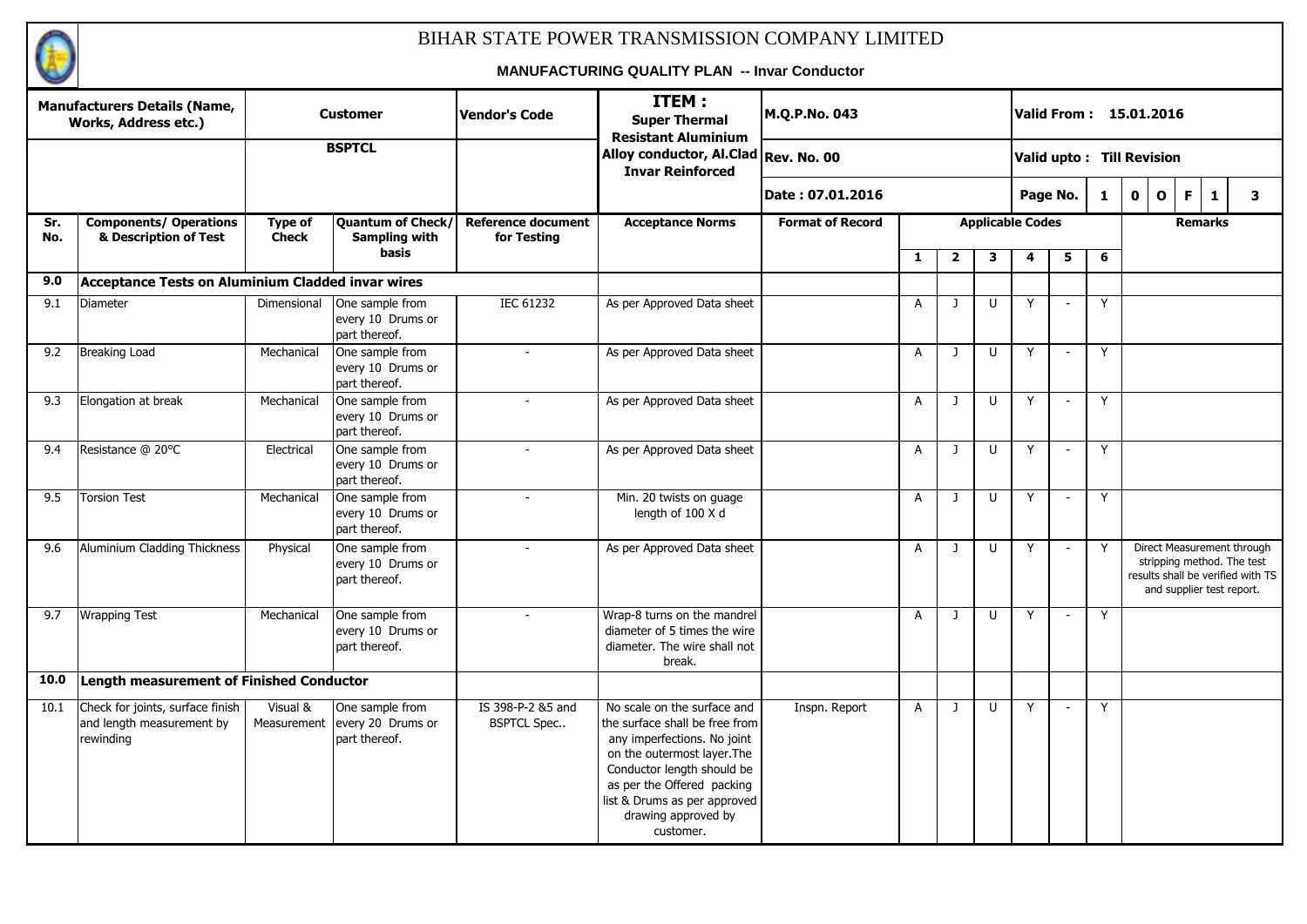

|            | <b>Manufacturers Details (Name,</b><br><b>Works, Address etc.)</b> |                         | <b>Customer</b>                                      | <b>Vendor's Code</b>                       | ITEM:<br><b>Super Thermal</b><br><b>Resistant Aluminium</b>                                                                                                                                                                     | M.Q.P.No. 043           |              |                |                         |   | Valid From : 15.01.2016   |              |              |              |                |                                           |
|------------|--------------------------------------------------------------------|-------------------------|------------------------------------------------------|--------------------------------------------|---------------------------------------------------------------------------------------------------------------------------------------------------------------------------------------------------------------------------------|-------------------------|--------------|----------------|-------------------------|---|---------------------------|--------------|--------------|--------------|----------------|-------------------------------------------|
|            |                                                                    |                         | <b>BSPTCL</b>                                        |                                            | Alloy conductor, Al.Clad Rev. No. 00<br><b>Invar Reinforced</b>                                                                                                                                                                 |                         |              |                |                         |   | Valid upto: Till Revision |              |              |              |                |                                           |
|            |                                                                    |                         |                                                      |                                            |                                                                                                                                                                                                                                 | Date: 07.01.2016        |              |                |                         |   | Page No.                  | $\mathbf{1}$ | $\mathbf{1}$ | $\mathbf{o}$ | F              | 3<br>$\mathbf{1}$                         |
| Sr.<br>No. | <b>Components/ Operations</b><br>& Description of Test             | Type of<br><b>Check</b> | Quantum of Check/<br><b>Sampling with</b>            | <b>Reference document</b><br>for Testing   | <b>Acceptance Norms</b>                                                                                                                                                                                                         | <b>Format of Record</b> |              |                | <b>Applicable Codes</b> |   |                           |              |              |              | <b>Remarks</b> |                                           |
|            |                                                                    |                         | basis                                                |                                            |                                                                                                                                                                                                                                 |                         | $\mathbf{1}$ | $\overline{2}$ | 3                       | 4 | 5                         | 6            |              |              |                |                                           |
| 11.0       | <b>Wooden Drums and</b><br>packing materials                       |                         |                                                      |                                            |                                                                                                                                                                                                                                 |                         |              |                |                         |   |                           |              |              |              |                |                                           |
| 11.1       | Dimensional check of wooden<br>drums                               | Dimensional             | One sample from<br>every 20 Drums or<br>part thereof | IS: 1778 & BSPTCL<br>approved Drum drawing | As per CUSTOMER<br>Specification.                                                                                                                                                                                               | Inspn. Report           | $\mathsf{A}$ | $\mathbf{1}$   | U                       | Y | $\overline{\phantom{a}}$  | Y            |              |              |                |                                           |
| 11.2       | <b>Barrel Batten Test</b>                                          | Mechanical              | One sample from<br>every 20 Drums or<br>part thereof | IS 1778                                    | Barrel Baten strength Min.<br>300 Kgf.                                                                                                                                                                                          | Inspn. Report           | $\mathsf{A}$ | $\mathbf{J}$   | U                       | Y | $\sim$                    | Y            |              |              |                |                                           |
| 11.3       | Chemical Test on Packing<br>paper                                  | Chemical                | One sample per batch<br>of paper                     |                                            | Chloride - 0.05 % max.,<br>Sulphate- 0.25 % max.,<br>Copper - 0.01 % Max.,<br>pH-5.5 to 7.5                                                                                                                                     | Independent Lab. Report | D            | $\mathsf{L}$   | $\mathsf{V}$            | Z | $\overline{\phantom{a}}$  | N            |              |              |                |                                           |
| 11.4       | Visual check of wooden drums                                       | Visual                  | 100% drums                                           | IS: 1778 & BSPTCL<br>approved Drum drawing | The inner cheek of the flanges &<br>drum barrels surface shall be<br>painted with Bitumen based<br>paint. Before reeling, waterproof<br>HDPE sheet shall be secured to<br>the drum barrel and inside of the<br>flanges of drum. | Inspn. Report           | $\mathsf{A}$ | $\mathbf{J}$   | $\cup$                  | Z |                           | Y            |              |              |                |                                           |
| 12.0       | Packing, Marking and<br><b>Dispatch</b>                            |                         |                                                      |                                            |                                                                                                                                                                                                                                 |                         |              |                |                         |   |                           |              |              |              |                | 100% Checking by EM and<br>10% by BSPTCL. |
| 12.1       | Application of water proof<br>paper                                | Visual                  | 100%                                                 | <b>BSPTCL Spec.</b>                        | <b>BSPTCL Spec.</b>                                                                                                                                                                                                             | Joint Inspn. Report     | A            | $\mathbf{J}$   | S/U                     | Y | $\overline{\phantom{a}}$  | N            |              |              |                | <b>Inspection Point</b>                   |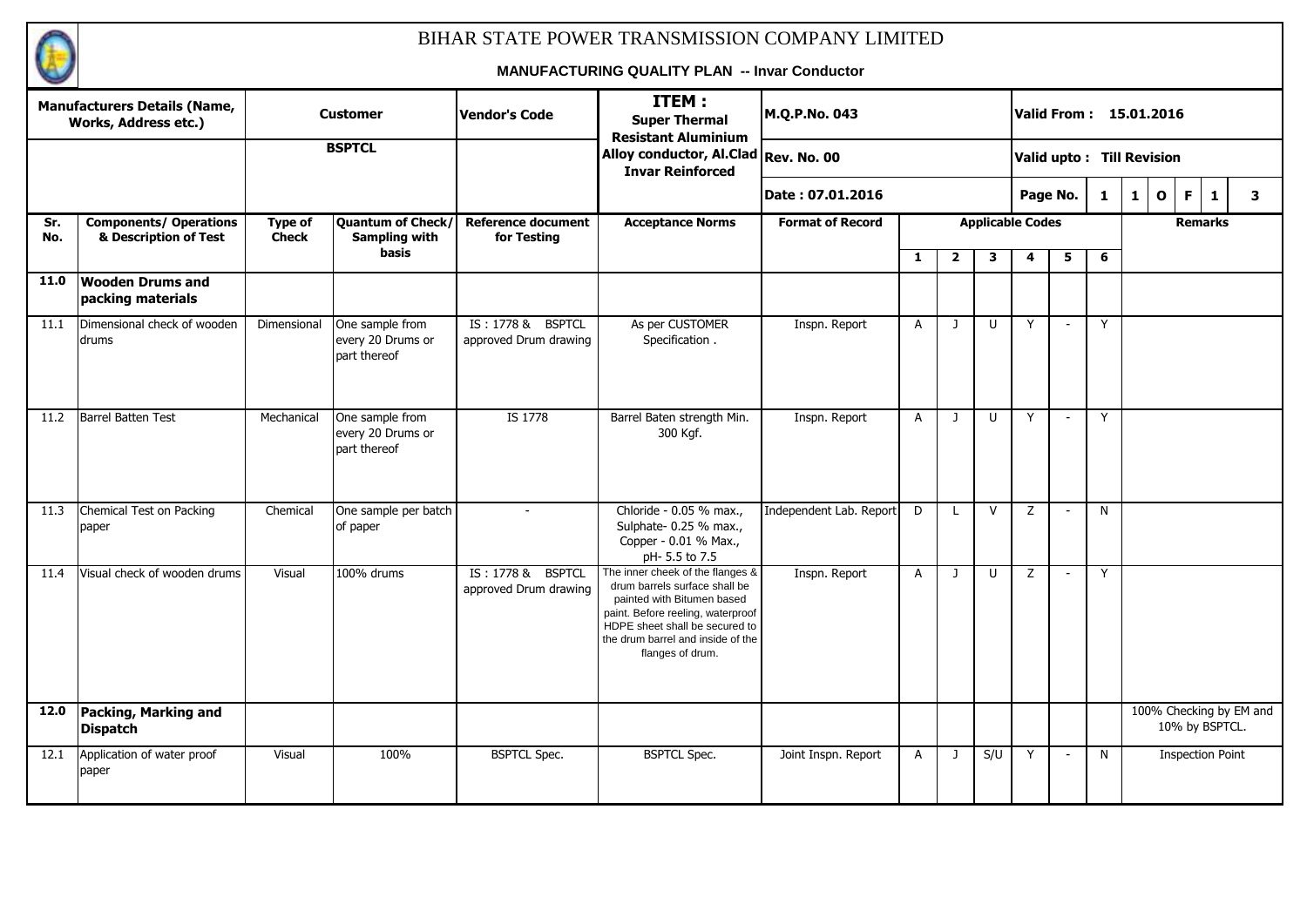

|            | <b>Manufacturers Details (Name,</b><br><b>Works, Address etc.)</b>              |                         | <b>Customer</b>                           | <b>Vendor's Code</b>                     | ITEM:<br><b>Super Thermal</b><br><b>Resistant Aluminium</b>     | M.Q.P.No. 043           |                |                |                         |          |                          |              | Valid From: 15.01.2016                             |                         |              |   |  |  |
|------------|---------------------------------------------------------------------------------|-------------------------|-------------------------------------------|------------------------------------------|-----------------------------------------------------------------|-------------------------|----------------|----------------|-------------------------|----------|--------------------------|--------------|----------------------------------------------------|-------------------------|--------------|---|--|--|
|            |                                                                                 |                         | <b>BSPTCL</b>                             |                                          | Alloy conductor, Al.Clad Rev. No. 00<br><b>Invar Reinforced</b> |                         |                |                |                         |          |                          |              | Valid upto: Till Revision                          |                         |              |   |  |  |
|            |                                                                                 |                         |                                           |                                          |                                                                 | Date: 07.01.2016        |                |                |                         | Page No. |                          | $\mathbf{1}$ | $\overline{\mathbf{2}}$<br>$\mathbf{o}$            | F.                      | $\mathbf{1}$ | 3 |  |  |
| Sr.<br>No. | <b>Components/ Operations</b><br>& Description of Test                          | Type of<br><b>Check</b> | Quantum of Check/<br><b>Sampling with</b> | <b>Reference document</b><br>for Testing | <b>Acceptance Norms</b>                                         | <b>Format of Record</b> |                |                | <b>Applicable Codes</b> |          |                          |              |                                                    | <b>Remarks</b>          |              |   |  |  |
|            |                                                                                 |                         | basis                                     |                                          |                                                                 |                         | $\mathbf{1}$   | $\overline{2}$ | 3                       | 4        | 5                        | 6            |                                                    |                         |              |   |  |  |
| 12.2       | Distance between outermost<br>layer and inner surface of<br>protective laggings | Visual                  | 100%                                      | <b>BSPTCL Spec</b>                       | <b>BSPTCL Spec</b><br>$(Min - 75mm)$                            | Inspn. Report           | $\overline{A}$ | $\mathbf{J}$   | S/U                     |          |                          | N            |                                                    | <b>Inspection Point</b> |              |   |  |  |
| 12.3       | No. of turns in outer most<br>layer                                             | Visual                  | 100%                                      | <b>BSPTCL Spec</b>                       | <b>BSPTCL Spec</b>                                              | Inspn. Report           | $\overline{A}$ | $\mathbf{J}$   | S/U                     | Y        |                          | N            | <b>Inspection Point</b><br><b>Inspection Point</b> |                         |              |   |  |  |
| 12.4       | Contract/ Award Letter no.                                                      | Visual                  | 100%                                      | <b>BSPTCL Spec</b>                       | <b>BSPTCL Spec</b>                                              |                         | $\overline{A}$ | $\mathbf{J}$   | S/U                     | Y        |                          | N            |                                                    |                         |              |   |  |  |
| 12.5       | Manufacturer's Name and<br><b>Address</b>                                       | Visual                  | 100%                                      | <b>BSPTCL Spec</b>                       | <b>BSPTCL Spec</b>                                              |                         | A              | J              | S/U                     | Y        |                          | N            |                                                    | <b>Inspection Point</b> |              |   |  |  |
| 12.6       | Drum No.                                                                        | Visual                  | 100%                                      | <b>BSPTCL Spec</b>                       | <b>BSPTCL Spec</b>                                              |                         | A              | $\mathbf{J}$   | S/U                     | Y        | $\overline{\phantom{a}}$ | N            |                                                    | <b>Inspection Point</b> |              |   |  |  |
| 12.7       | Size and Code Name of<br>Conductor                                              | Visual                  | 100%                                      | <b>BSPTCL Spec</b>                       | <b>BSPTCL Spec</b>                                              |                         | A              | J              | S/U                     | Y        | $\overline{\phantom{a}}$ | N            |                                                    | <b>Inspection Point</b> |              |   |  |  |
| 12.8       | Length of Conductor                                                             | Visual                  | 100%                                      | <b>BSPTCL Spec</b>                       | <b>BSPTCL Spec</b>                                              |                         | A              | $\mathbf{J}$   | S/U                     | Y        | $\overline{\phantom{a}}$ | N            |                                                    | <b>Inspection Point</b> |              |   |  |  |
| 12.9       | Gross weight of drum after<br>Lagging                                           | Visual                  | 100%                                      | <b>BSPTCL Spec</b>                       | <b>BSPTCL Spec</b>                                              |                         | A              | J              | S/U                     | Y        | $\overline{\phantom{a}}$ | N            |                                                    | <b>Inspection Point</b> |              |   |  |  |
| 12.10      | Tare weight without lagging                                                     | Visual                  | 100%                                      | <b>BSPTCL Spec</b>                       | <b>BSPTCL Spec</b>                                              |                         | $\overline{A}$ | $\mathbf{J}$   | S/U                     | Y        | $\overline{\phantom{a}}$ | N            |                                                    | <b>Inspection Point</b> |              |   |  |  |
| 12.11      | Net weight of conductor in the<br>Drum without Lagging                          | Visual                  | 100%                                      | <b>BSPTCL Spec</b>                       | <b>BSPTCL Spec</b>                                              |                         | A              | J              | S/U                     | Y        | $\overline{\phantom{a}}$ | N            |                                                    | <b>Inspection Point</b> |              |   |  |  |